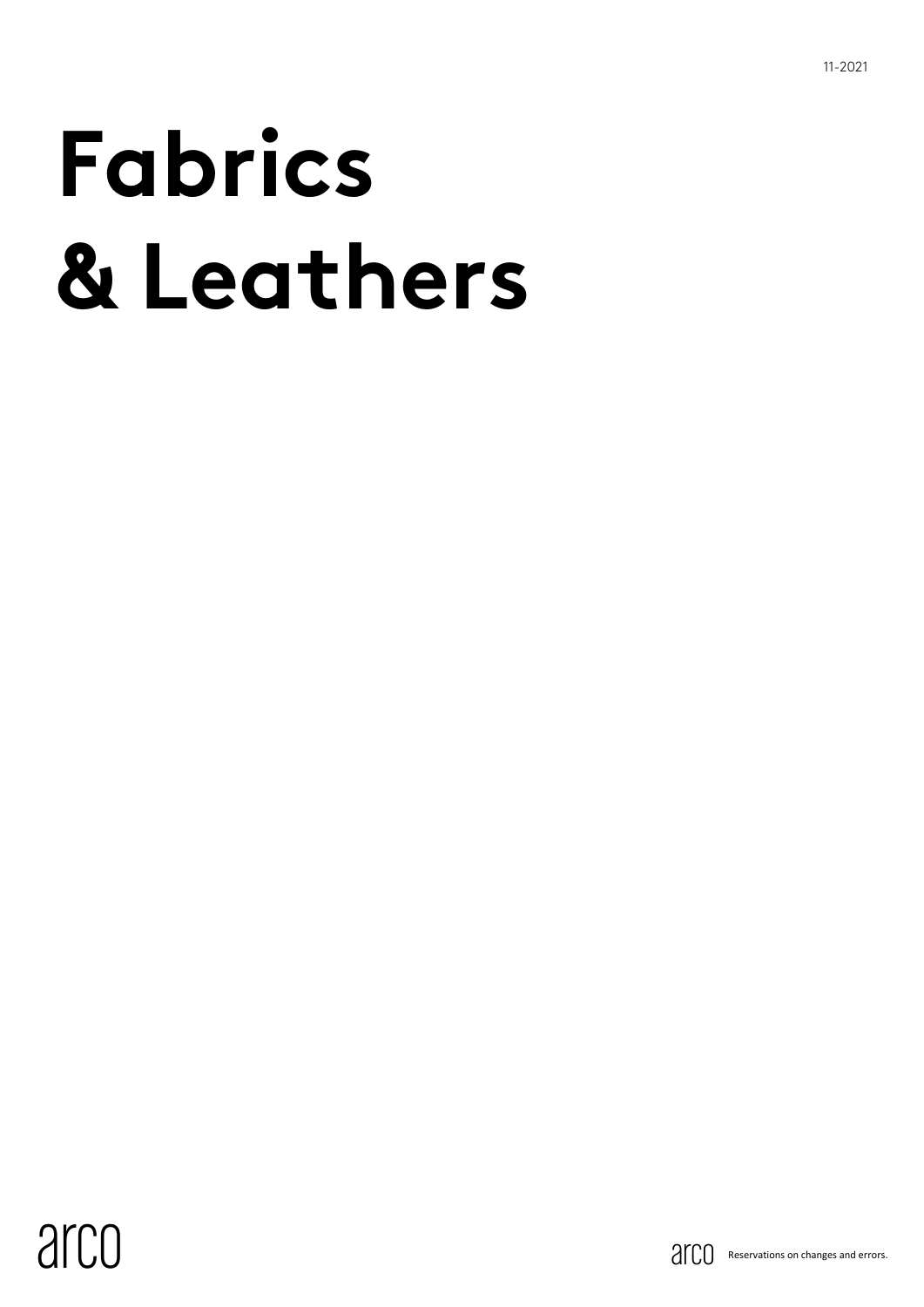# **Fabrics**

| <b>Name</b>           | <u>Group</u>            |
|-----------------------|-------------------------|
| Accent                | 4                       |
| Acre                  | 3                       |
| Agency                | On request              |
| <b>Alloy</b>          | On request              |
| Alma                  | $\overline{2}$          |
| <b>Andes</b>          | 4                       |
| <b>Apparel</b>        | $\overline{\mathbf{4}}$ |
| <b>Atlantic</b>       | $\overline{2}$          |
| Atlas                 | 4                       |
| Atom                  | On request              |
| <b>Avalon</b>         | $\overline{\mathbf{4}}$ |
| Aven                  | 4                       |
| <b>Balder</b>         | On request              |
| <b>Bara</b>           | 5                       |
| <b>Baru</b>           | On request              |
| <b>Basel</b>          | $\overline{\mathbf{4}}$ |
| <b>Bergen</b>         | $\overline{3}$          |
| <b>Bespoke Stripe</b> | On request              |
| <b>Birk</b>           | $\overline{3}$          |
| <b>Blomm</b>          | On request              |
| <b>Bold</b>           | 4                       |
| <b>Bolster</b>        | 3                       |
| <b>Breeze Fusion</b>  | 4                       |
| <b>Bright Angle</b>   | On request              |
| <b>Bright Cube</b>    | On request              |
| <b>Bright Gird</b>    | On request              |
| <b>Brindle</b>        | $\overline{2}$          |
| <b>Byram</b>          | On request              |
| <b>Canvas 2</b>       | 3                       |
| Capture               | 4                       |
| Chasm                 | On request              |
| <b>Chess</b>          | 4                       |
| <b>Royal Chili</b>    | 3                       |
| <b>Clara 2</b>        | 1                       |
| Coda 2                | On request              |
| Coll                  | $\overline{2}$          |
| <b>Colline 2</b>      | 4                       |
| Comfort+              | 5                       |
| Compound              | On request              |
| Crisp                 | 4                       |
| <b>Crisscross</b>     | 4                       |
| Cura                  | 1                       |
| <b>Dapper</b>         | On request              |
| Divina 3              | 3                       |

**Supplier** 

De Ploeg De Ploeg Maharam Maharam De Ploeg De Ploeg Febrik by Kvadrat Gabriël Kvadrat Kvadrat Kvadrat (Sahco) De Ploeg Kvadrat Kvadrat (Sahco ) Kvadrat (Sahco ) Kvadrat De Ploeg Maharam De Ploeg De Ploeg De Ploeg De Ploeg Gabriël Maharam Maharam Maharam Maharam Kvadrat Kvadrat Gabriël Maharam Gabriël Gabriël Kvadrat Kvadrat De Ploeg Kvadrat Gabriël Maharam Gabriël Gabriël Gabriël Maharam Kvadrat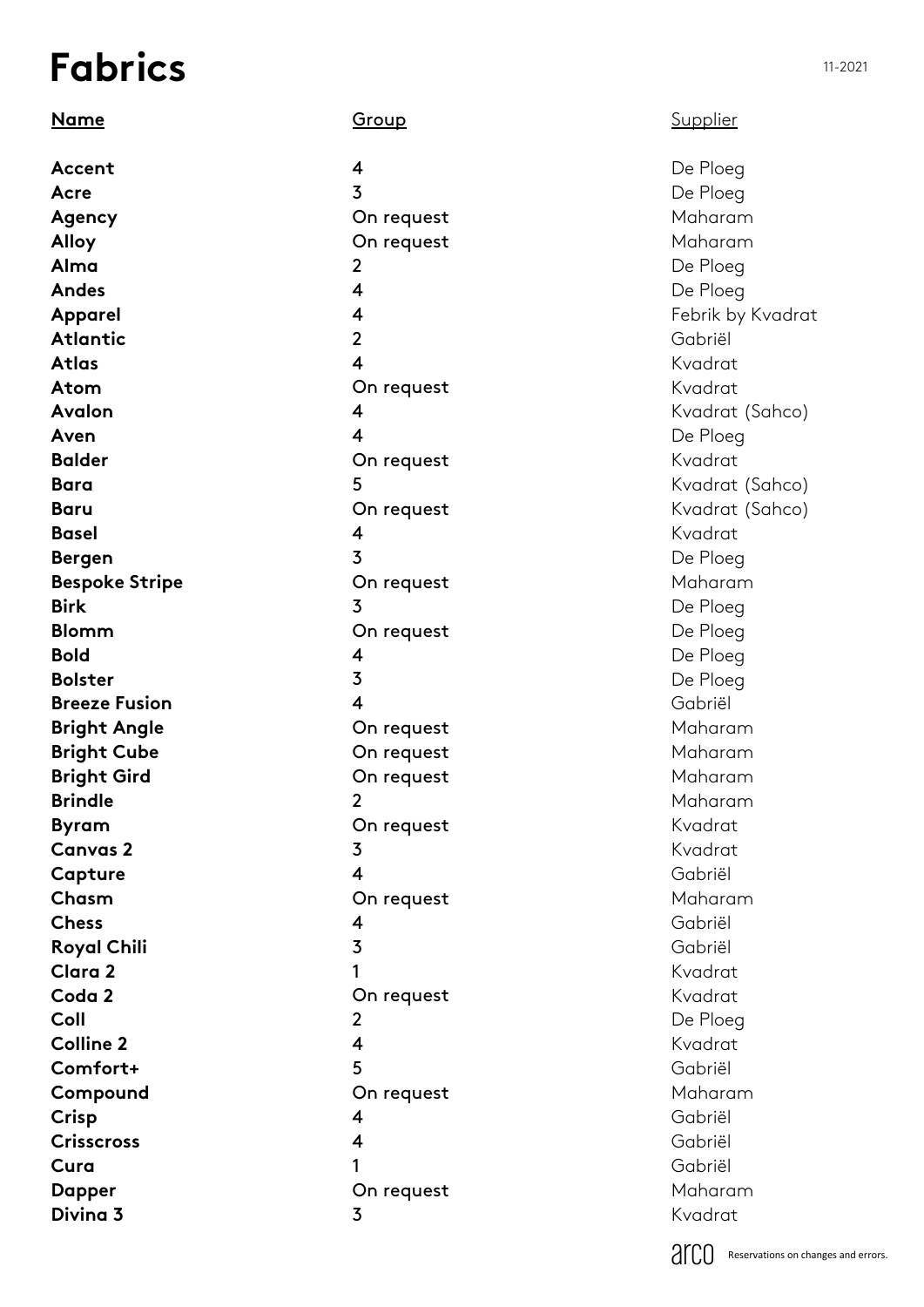| <u>Name</u>           | Group                           | <b>Supplier</b>   |
|-----------------------|---------------------------------|-------------------|
| <b>Divina MD</b>      | 3                               | Kvadrat           |
| Divina Melange 3      | 3                               | Kvadrat           |
| <b>Dragon</b>         | <b>Basic</b>                    | Gabriël           |
| <b>Drop</b>           | 5                               | Febrik by Kvadrat |
| <b>Elevation</b>      | $\overline{2}$                  | Gabriël           |
| <b>Ellipsis</b>       | On request                      | Maharam           |
| <b>Emboss</b>         | On request                      | Maharam           |
| <b>Encircle</b>       | On request                      | Kvadrat           |
| <b>Epingle Stripe</b> | On request                      | Maharam           |
| <b>Europost 2</b>     | 4                               | Gabriël           |
| <b>Event</b>          | 1                               | Gabriël           |
| <b>Everest</b>        | 4                               | De Ploeg          |
| Fame                  | 3                               | Gabriël           |
| <b>Fame hybrid</b>    | 4                               | Gabriël           |
| Felicity              | <b>Basic</b>                    | Gabriël           |
| Feltwool              | 4                               | De Ploeg          |
| <b>Fez</b>            | 4                               | De Ploeg          |
| Fez wool              | 4                               | De Ploeg          |
| Field 2               | 3                               | Kvadrat           |
| <b>Fighter</b>        | <b>Basic</b>                    | Gabriël           |
| Fiord 2               | 4                               | Kvadrat           |
| <b>Flex</b>           | $\overline{2}$                  | Gabriël           |
| Floyd                 | 4                               | Kvadrat           |
| <b>Flutter</b>        | On request                      | Maharam           |
| Forest nap            | 4                               | Kvadrat           |
| Fold                  | On request                      | Maharam           |
| Foss                  | 4                               | Kvadrat           |
| Front                 | $\overline{2}$                  | De Ploeg          |
| <b>Fuse</b>           | On request                      | Kvadrat           |
| Gaja C2C              | 4                               | Gabriël           |
| Gaja Classic          | $\overline{2}$                  | Gabriël           |
| Galaxy                | 4                               | Kvadrat           |
| Garden                | On request                      | Maharam           |
| Gentle                | On request (to be discontinued) | Febrik by Kvadrat |
| Glow                  | 3                               | Kvadrat           |
| <b>Go Check</b>       | $\overline{2}$                  | Gabriël           |
| <b>Go Couture</b>     | $\overline{2}$                  | Gabriël           |
| Go Uni                | $\overline{2}$                  | Gabriël           |
| <b>Grape</b>          | $\overline{2}$                  | De Ploeg          |
| Hallingdal 65         | $\overline{3}$                  | Kvadrat           |
| <b>Harald 3</b>       | 4                               | Kvadrat           |
| Harlequin             | $\overline{\mathbf{c}}$         | Gabriël           |
| Harmony               | $\overline{3}$                  | Gabriël           |
| Hemp                  | $\overline{2}$                  | Camira            |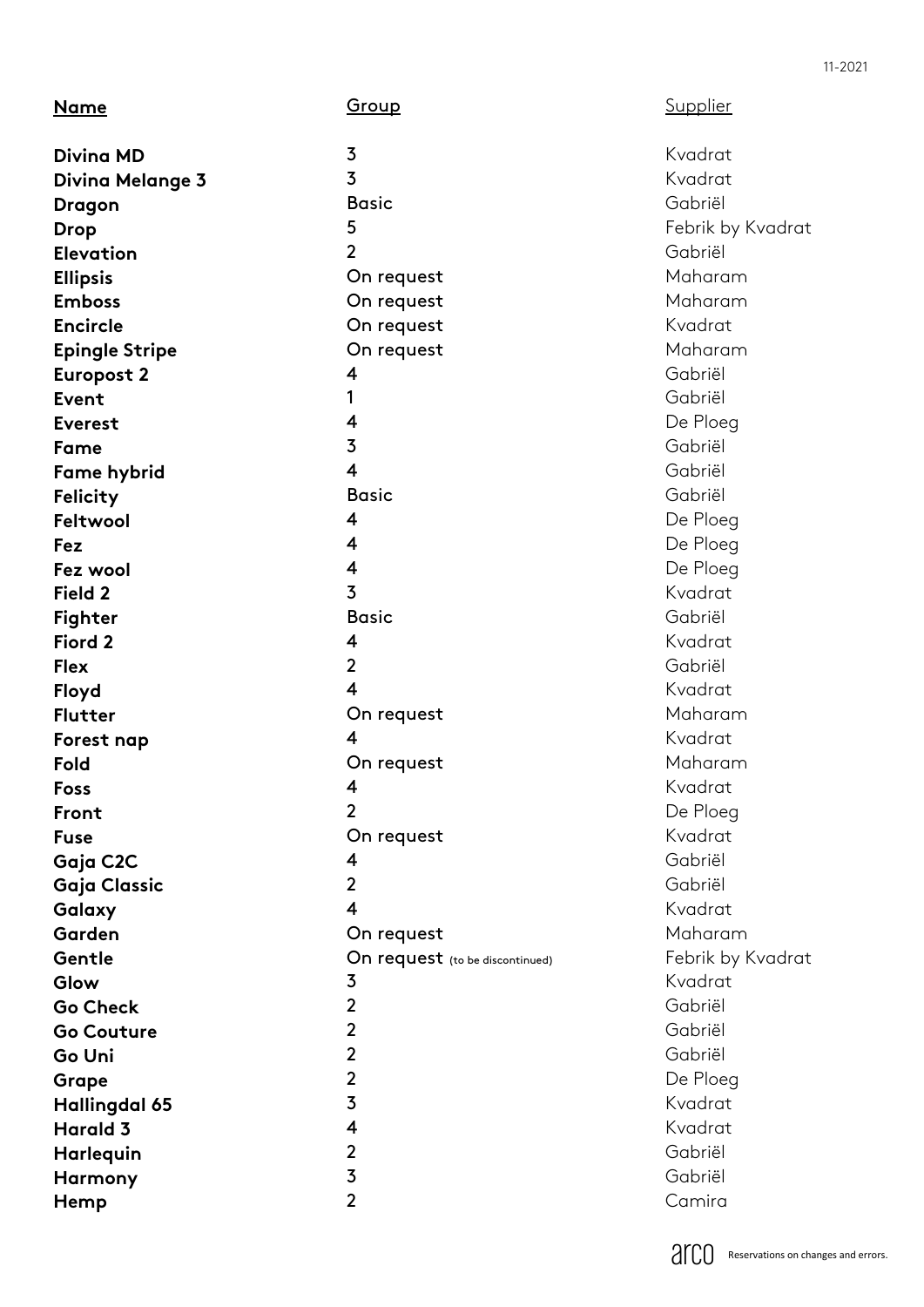#### 11 -2021

#### **Name**

**Hero Herringbone Stripe Highfield 3 Husk Jaali Kust Landscape Layers Garden Layers Garden Double Layers Park Layers Park Double Layers Vineyard Large Layers Vineyard Small Ledger Letters Lift Lila Lucir Luna 2 Luna Fleur 2 Manhattan Maple Masai Mechanism Medley Melange Nap Memory 2 Merit Messenger 5 Metric Minimal Mizmaze Molly 2 Monza Monza Melange Mood Mosa Mosaic 2 Moss Moss Musco Nara Nevada Noise**

#### **Group**

5 On request  $\frac{4}{5}$ On request 4<br>4 On request On request On request On request On request On request On request On request On request<br>5<br>2<br>4 On request  $\frac{5}{2}$ On request On request **Basic**  $\overline{2}$ 2<br>4<br>1  $\overline{\mathbf{4}}$  $\mathbf{1}$ On request On request On request On request<br>4<br>3<br>3<br>4<br>4<br>5<br>5<br>5<br>5<br>5<br>5<br>4

On request

**Supplier** 

Kvadrat Maharam Kvadrat Febrik by Kvadrat Kvadrat De Ploeg De Ploeg Maharam Maharam Maharam Maharam Maharam Maharam Maharam Kvadrat Maharam Kvadrat De Ploeg Gabriël Gabriël Kvadrat (Sahco) Kvadrat Kvadrat Maharam Gabriël Kvadrat Kvadrat Maharam Maharam Maharam Maharam Febrik by Kvadrat Kvadrat De Ploeg De Ploeg Gabriël De Ploeg Febrik by Kvadrat De Ploeg Kvadrat (Sahco) De Ploeg Kvadrat (Sahco) De Ploeg Kvadrat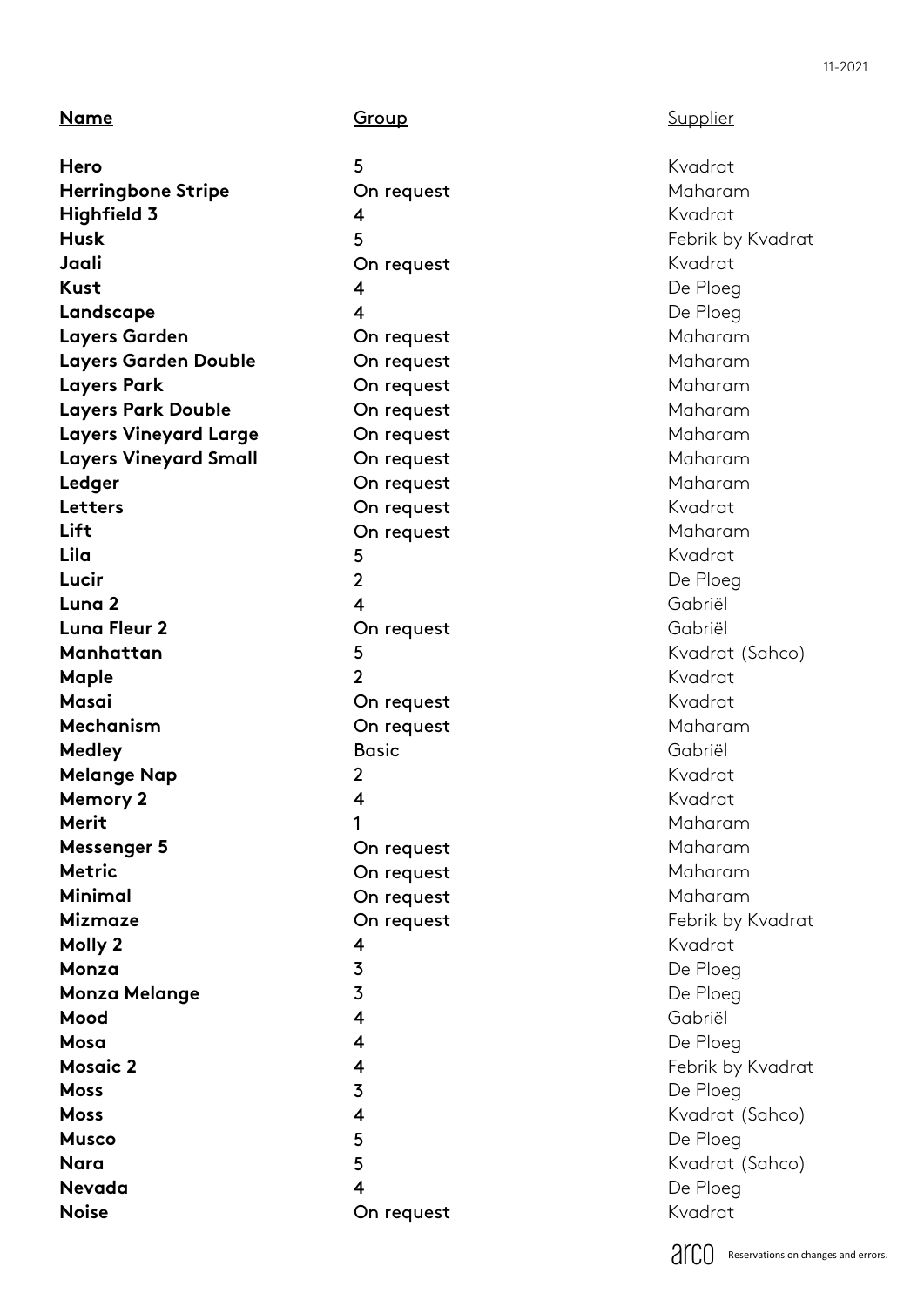| <b>Name</b>          | Group                   | <b>Supplier</b>   |
|----------------------|-------------------------|-------------------|
|                      |                         |                   |
| Noma                 | $\boldsymbol{2}$        | Gabriël           |
| <b>Note</b>          | 3                       | Gabriël           |
| <b>Obika Leather</b> | 4                       | Gabriël           |
| Olive                | $\overline{\mathbf{3}}$ | De ploeg          |
| Omega                | 4                       | Gabriël           |
| Opera                | 5                       | Rohi              |
| Oregon               | 4                       | De Ploeg          |
| Osino                | $\overline{\mathbf{3}}$ | De Ploeg          |
| Panama               | 4                       | De Ploeg          |
| Panama +             | 4                       | De Ploeg          |
| Panama Wool          | 4                       | De Ploeg          |
| Parkland             | 4                       | Kvadrat           |
| Patio                | $\overline{3}$          | Kvadrat           |
| <b>Pine</b>          | 1                       | De Ploeg          |
| <b>Phlox</b>         | On request              | Kvadrat           |
| Plecto               | 5                       | Febrik by Kvadrat |
| Ploegwool            | 4                       | De Ploeg          |
| Polder               | 4                       | De Ploeg          |
| Point                | On request              | Maharam           |
| <b>Prairie</b>       | 3                       | De Ploeg          |
| Pro 3                | 3                       | Kvadrat           |
| Proof                | 4                       | Kvadrat (Sahco)   |
| Raas                 | 4                       | Kvadrat           |
| <b>Randers</b>       | $\overline{2}$          | De Ploeg          |
| <b>Razzle Dazzle</b> | 4                       | Febrik by Kvadrat |
| <b>Reflect</b>       | <b>Basic</b>            | Kvadrat           |
| Relate               | $\mathbf 2$             | Kvadrat           |
| Remix                | 1                       | Kvadrat           |
| Reno                 | 1                       | De Ploeg          |
| Repetto              | $\overline{2}$          | Gabriël           |
| <b>Reed</b>          | 5                       | Kvadrat (Sahco)   |
| <b>Revive 1</b>      | 4                       | Kvadrat           |
| Re-wool              | 3                       | Kvadrat           |
| Rhythm               |                         | Gabriël           |
| Ria                  | On request              | Kvadrat           |
| <b>Riff</b>          | 3                       | De Ploeg          |
| Rime                 | 4                       | Kvadrat           |
| <b>Rivet</b>         | <b>Basic</b>            | Camira            |
| Rove                 | On request              | Maharam           |
| Ruig                 | 2                       | De Ploeg          |
| <b>Runner</b>        | $\overline{2}$          | Gabriël           |
| <b>Rye</b>           | $\overline{2}$          | De Ploeg          |
| <b>Safire</b>        | 4                       | Kvadrat (Sahco)   |
| Salt                 | $\overline{2}$          | De Ploeg          |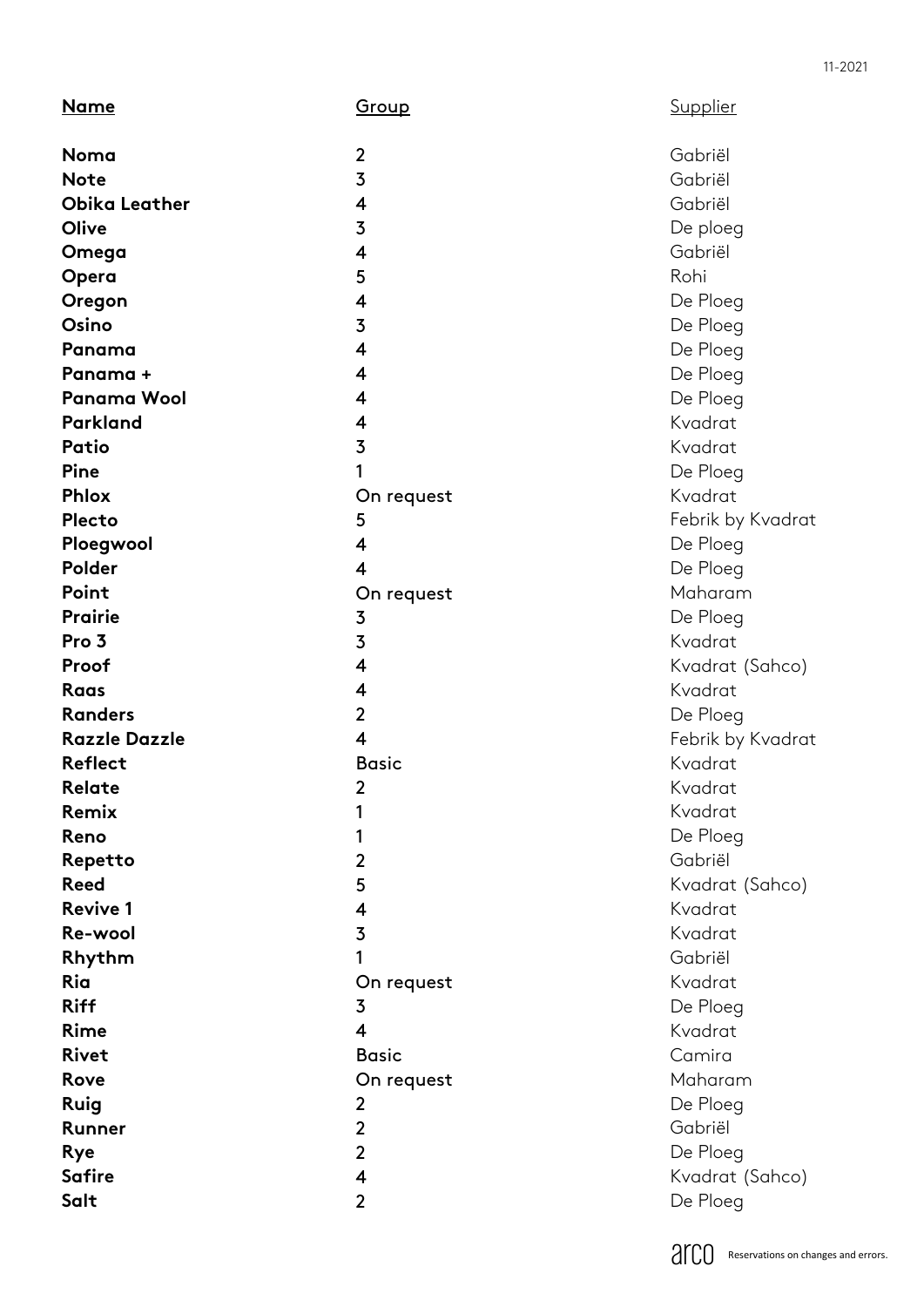| <b>Name</b>                  | Group                   | Supplier          |
|------------------------------|-------------------------|-------------------|
| San                          | On request              | Kvadrat           |
| Sand                         | 3                       | De Ploeg          |
| Savak                        | 5                       | Gabriël           |
| Savanna                      | $\overline{\mathbf{3}}$ | Kvadrat           |
| <b>Select</b>                | 3                       | Gabriël           |
| <b>Sirocco</b>               | 5                       | Kvadrat           |
| <b>Sisu</b>                  | On request              | Kvadrat           |
| Sonar 1                      | On request              | Kvadrat           |
| <b>Sprinkles</b>             | 5                       | Febrik by Kvadrat |
| Stavanger                    | $\overline{2}$          | De Ploeg          |
| <b>Steelcut 2</b>            | 3                       | Kvadrat           |
| <b>Steelcut Trio 3</b>       | $\overline{2}$          | Kvadrat           |
| <b>Step</b>                  | 5                       | Gabriël           |
| <b>Step Melange</b>          | <b>Basic</b>            | Gabriël           |
| <b>Steppe</b>                | 3                       | De Ploeg          |
| <b>Stick tree</b>            | 5                       | Kvadrat           |
| <b>Still</b>                 | 3                       | Kvadrat           |
| <b>Stoner</b>                | 1                       | De Ploeg          |
| <b>Strand</b>                |                         | De Ploeg          |
| <b>Stripes</b>               | On request              | Maharam           |
| <b>Strum</b>                 | On request              | Maharam           |
| Sudden <sub>2</sub>          | On request              | Maharam           |
| Sugar                        | 3                       | De Ploeg          |
| Sunniva 3                    | 5                       | Kvadrat           |
| Swing                        | <b>Basic</b>            | Gabriël           |
| <b>Tambourine Hallingdal</b> | On request              | Kvadrat           |
| Tempt                        | <b>Basic</b>            | Gabriël           |
| <b>Tonica 2</b>              | $\overline{2}$          | Kvadrat           |
| Tonus 4                      | 4                       | Kvadrat           |
| <b>Toulouse</b>              | 4                       | De Ploeg          |
| <b>Tracery</b>               | On request              | Maharam           |
| <b>Triangle</b>              | 3                       | Febrik by Kvadrat |
| <b>Tweed</b>                 | 5                       | <b>Bute</b>       |
| <b>Twill Weave</b>           | On request              | Kvadrat           |
| <b>Uniform Melange</b>       | 3                       | Febrik by Kvadrat |
| Vidar 4                      | On request              | Kvadrat           |
| Vilano                       | 2                       | De Ploeg          |
| Vineyard                     | On request              | Maharam           |
| <b>Vivid</b>                 |                         | De Ploeg          |
| Walker                       | 3                       | De Ploeg          |
| Waterborn                    | On request              | Kvadrat           |
| Wend                         | On request              | Maharam           |
| Zero                         | 4                       | Kvadrat (Sahco)   |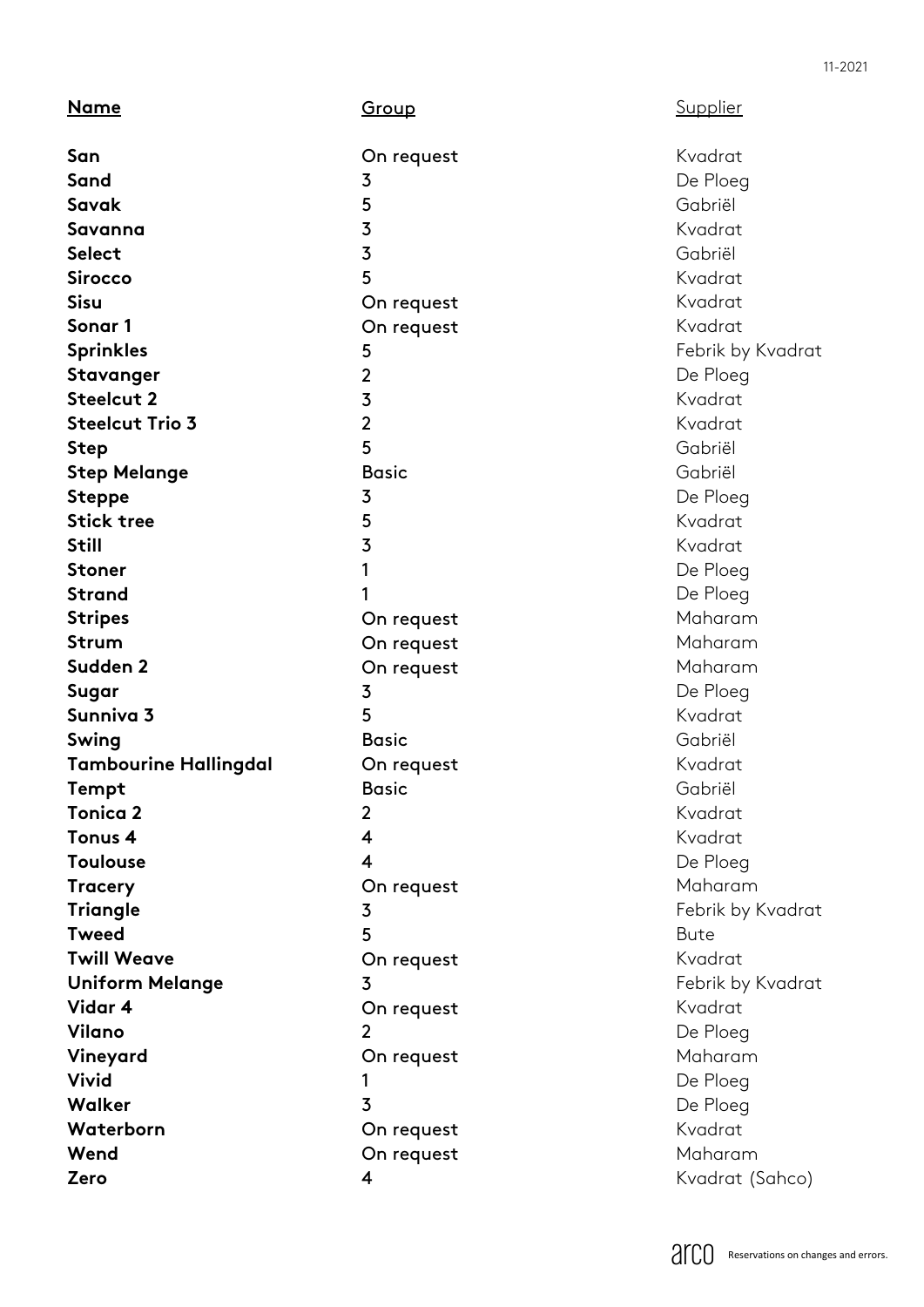**NB: Het patroon van een stof kan de stoffering beïnvloeden. Niet iedere stof kan even mooi en goed verwerkt worden. Ronde vormen kunnen beter gestoffeerd worden met stoffen met meer rek. Bij de stofkeuze moet dus rekening gehouden worden met het model van de stoel/bank.**